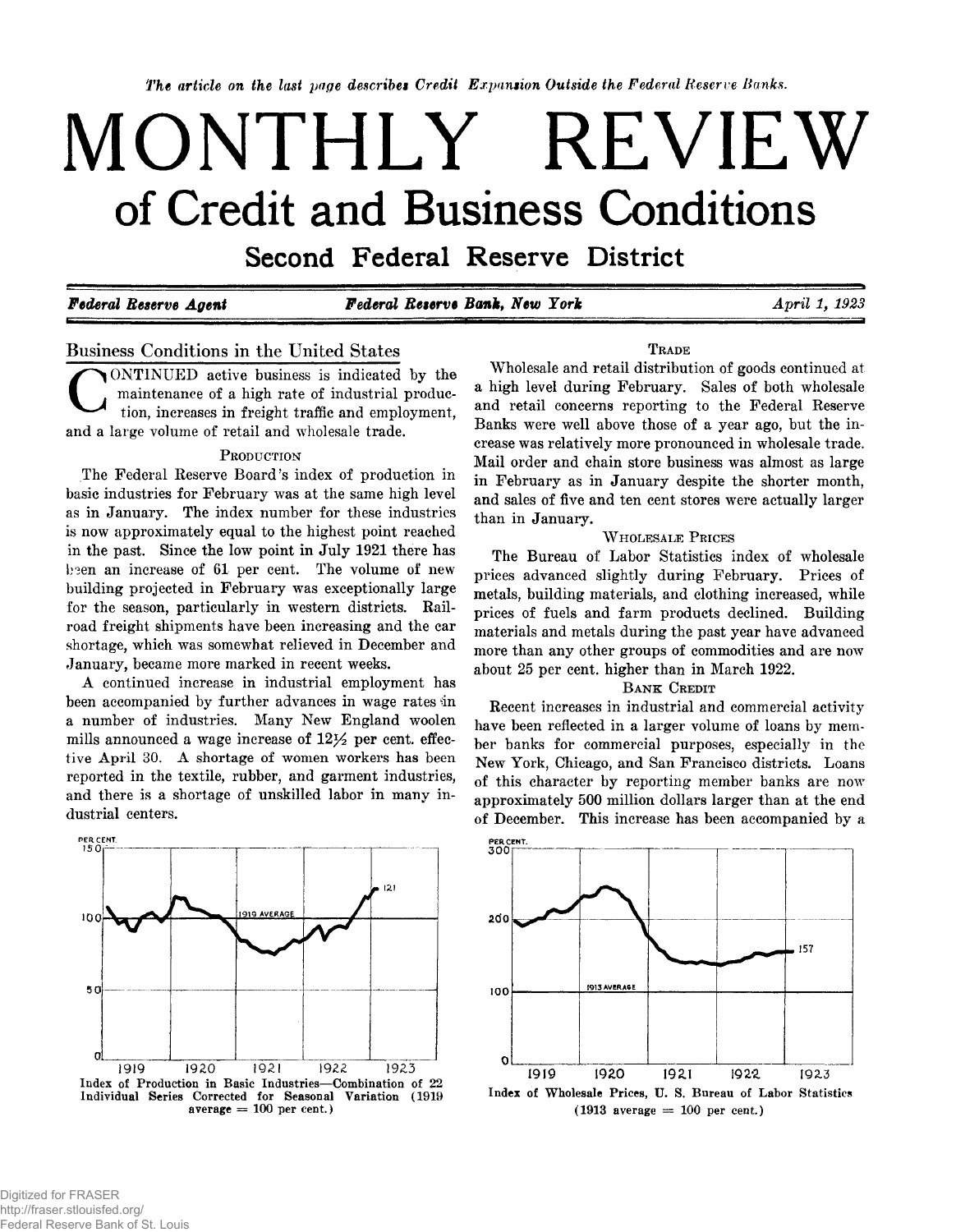

reduction in holdings of investments; so that there has **been only a moderate net increase in total loans and investments.**

**The larger demand for funds has not led to any increase during the past month in the total volume of** credit extended by the Reserve Banks. Total earning assets and loans to member banks on March 21 were ap**proxim ately the same as four weeks earlier. Borrowings by member banks in the interior increased, particularly** in the Chicago district, but borrowings by member banks in the New York district decreased. Since the end of February, there has been a small decline in the volume **of Federal Reserve note circulation which is now at approxim ately the same level as six months ago. Other forms of currency in circulation, however, have recently increased.**

The market rates on commercial paper advanced fur**ther to a range of 5 to** *5%* **per cent., and the rate on bankers acceptances remained steady at about 4 per cent. There has been a slight increase in the yield of** short-term Treasury certificates as well as of Government **and other high grade bonds.**

### **Banking Conditions**

**The same rising tendency as was observed in the com**mercial loans of reporting member banks for the country as a whole, was apparent in an increase of \$117,000,000 between February 14 and March 14 in commercial bor**rowings at the member banks in this district. In the district, however, this increase was more than offset by declines in loans on stocks and bonds and in security investm ents; so that total loans and investments showed a slight decrease for the period.**

Between February 14 and March 21, member bank borrowings from the Federal Reserve Bank of New York declined \$124,000,000, or 42 per cent., accompanying a **movement of funds into this district and Government** disbursements for Liberty bond interest and certificate redemptions on March 15. Rediscounts and advances of this bank were the lowest since January, while **total earnings assets fell to \$217,000,000, approxim ately equal to the lowest figure touched last summer.**

Following the quarterly tax date, collection of checks



for income tax payments due March 15 resulted, as has **frequently been the case, in increased borrowing at** the Reserve Bank and firmer money conditions. These **tendencies were more marked than usual because of the fact that income tax receipts were considerably in excess of Government disbursements, which had the effect for the time being at least of absorbing funds from the** market. Between March 21 and March 26, rediscounts and advances of the Reserve Bank showed an increase **of \$53,000,000.**

**A somewhat more general discussion of present banking and credit conditions is given in the article on the last page of the Review.**



### **Rate of Turnover of Bank Deposits**

**Increases in the volume of trade, in prices of basic commodities, and in wages have been accompanied in** the past two months by a more rapid rate of turnover **of bank deposits. The computations made by this bank, with the cooperation of the Reserve Banks of Boston,** Chicago, and San Francisco, show for practically all of **the cities reported a rapid increase in rate of turnover,** which is particularly marked when allowance is made **for the usual trend at this time of the year. The flue-**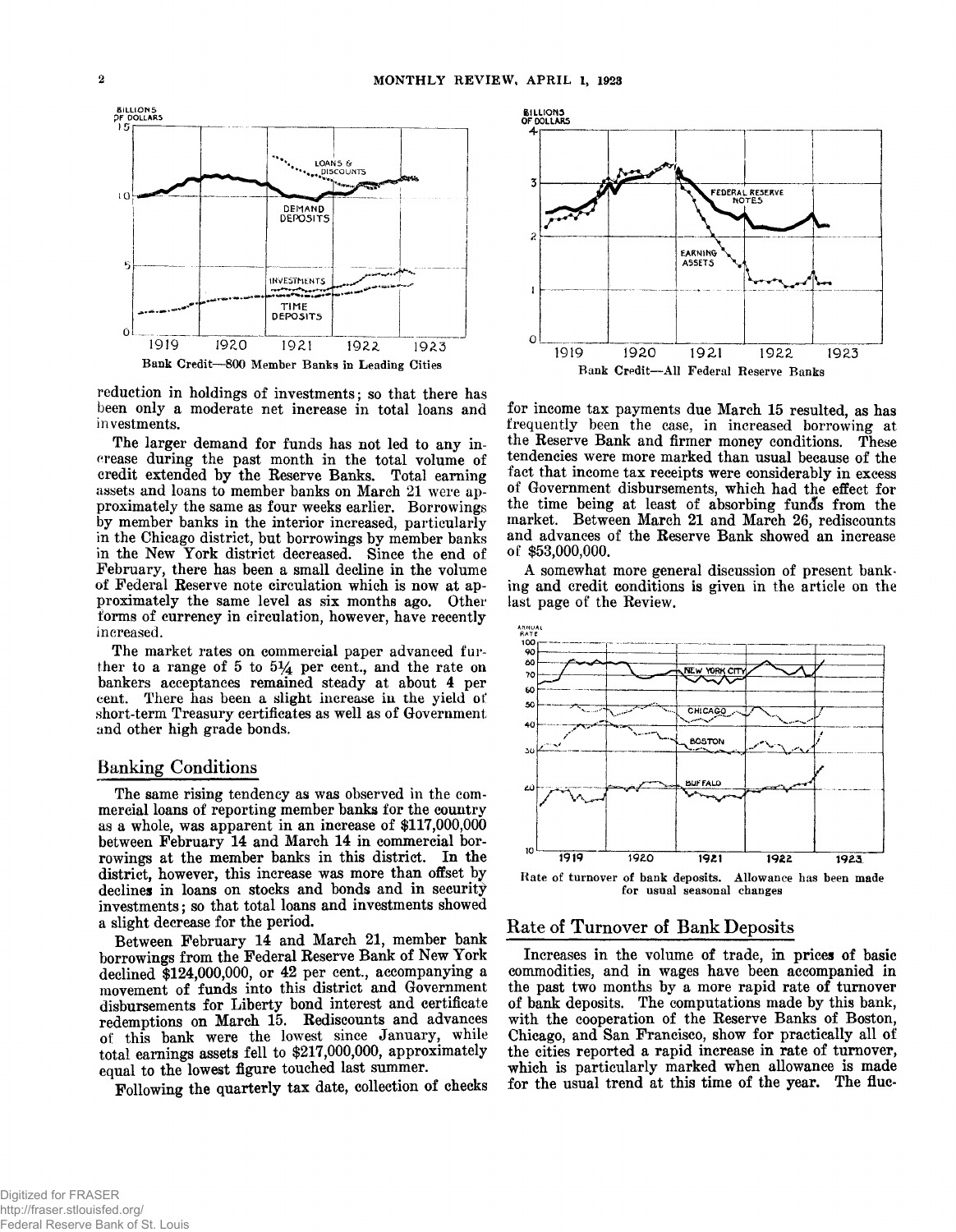tuations in rate of turnover in four cities during the past few years are shown in the foregoing diagram. The figures have been adjusted to eliminate the influence of usual seasonal fluctuations.

### **Money Market**

Money continued to grow firmer in March, reflecting the increasing credit requirements of trade and industry. A larger demand upon the banks from their own customers tended to curtail the volume of their funds availble for outside investment, and open market rates for commercial paper, Government short term issues, and 8tock market time money reached the highest points in approximately a year.

Commercial paper rates rose one-quarter of one per cent, to 5 and 5J4 per cent., and the volume of paper outstanding continued to increase, as shown by the accompanying diagram which includes dealers' reports through February. Banks' charges to their own customers also rose to 5 per cent, for the better grade of loans, compared with  $4\frac{1}{4}$  to  $4\frac{3}{4}$  per cent. at the low point last summer. Open market bill rates, however, remained unchanged at  $4\frac{1}{8}$  per cent, bid and  $4$  per cent. offered, due to heavy demand, chiefly for foreign account.

There are indications that firmer discount rates in this market as compared with London are tending to divert from New York to London credits for overseas transit of goods. According to an estimate of the London *Times* the volume of credits open in London for the financing of trade from the Far East to the United States is 50 per cent, larger than six months ago.

An advance in open market rates for Treasury certificates and notes, centering chiefly around the nearer maturities, was illustrative of a general tendency during the month for loans of short maturity to advance more rapidly than those of longer maturity. During the past year or more short loans, such as are required for ordinary commercial purposes, have been relatively low compared with rates for longer time securities. The recent advances, however, which have come with rising business activity, have tended to eliminate this difference and to bring the two types of money into closer correspondence. The following table of Government issues indicates the more marked upward tendency of near maturities.

| Maturity Group   |      | Vield <sup>2</sup> Feb. 21 Yield Mar. 23 Increase |  |
|------------------|------|---------------------------------------------------|--|
| 3-12 months      | 3.78 | 4.25                                              |  |
|                  | 4.44 | 461                                               |  |
| 2-3 years        | 4.48 | 4.69                                              |  |
| <b>3-5 vears</b> | 4.49 | 467                                               |  |

The new offering of \$400,000,000 or thereabouts of Treasury certificates dated March 15 and running six months at  $4\frac{1}{4}$  per cent, and one year at  $4\frac{1}{2}$  per cent. reflected recent advances in the rates of outstanding issues. The offering was largely oversubscribed, with demand favoring the longer maturity.

Stock market call money continued generally at 5 per cent, except for temporary fluctuations around the middle

of the month and later advances to  $5\frac{1}{2}$  and 6 per cent., following collection of income tax checks. Time loans on stock market collateral rose to  $5\frac{1}{4}$  and  $5\frac{1}{2}$  per cent., the highest since November 16, 1921, and approximately one-half of one per cent, higher than rates prevailing in the middle of February.



### **Security Markets**

The opposing tendencies of stock and bond prices in recent months became clearer in March as industrial stocks rose to new high prices since early 1920 and bonds declined to the lowest prices in approximately a year. These movements were in accordance with the usual experience in periods of rising commodity prices, business expansion, and firmer money rates, when funds tend to be diverted from fixed income investments into more active commercial and industrial employment.

Extensive public participation in the stock market was indicated by a further succession of million share trading days and heavy odd lot business. Activity, however, was confined largely to industrial stocks; trading in railway issues averaged less than one-tenth of the total shares sold and prices of such issues remained considerably below the high levels of last fall. The following table compares changes during the past year in averages of both industrial and railway stocks with those of 40 corporation bonds and 3 Liberty issues.

|                       | Average  | Change from | Change from |
|-----------------------|----------|-------------|-------------|
|                       | March 20 | $1922$ high | Year Ago    |
| 20 Industrial Stocks  | 105.38   | $+1.95$     | $+17.27$    |
| $20$ Railway Stocks   | 89.60    | $-4.39$     | $+9.53$     |
| 40 Bonds              | 86.48    | -5.64       | $-0.55$     |
| 3 Liberty Bond Issues | 97.96    | $-3.24$     | $-0.29$     |

New domestic financing continued in only moderate volume. Offering of \$10,000,000 first mortgage and refunding bonds of a trunk line railroad at  $4.70$  per cent. yield, approximately the lowest for a corporation offering in recent years, was in contrast with generally firmer money tendencies, and indicated a good demand for prime bonds of legal investment status. Except for an issue of \$31,500,000 equipment trust certificates and a \$15,000,000 public utility preferred stock, other offerings were comparatively small.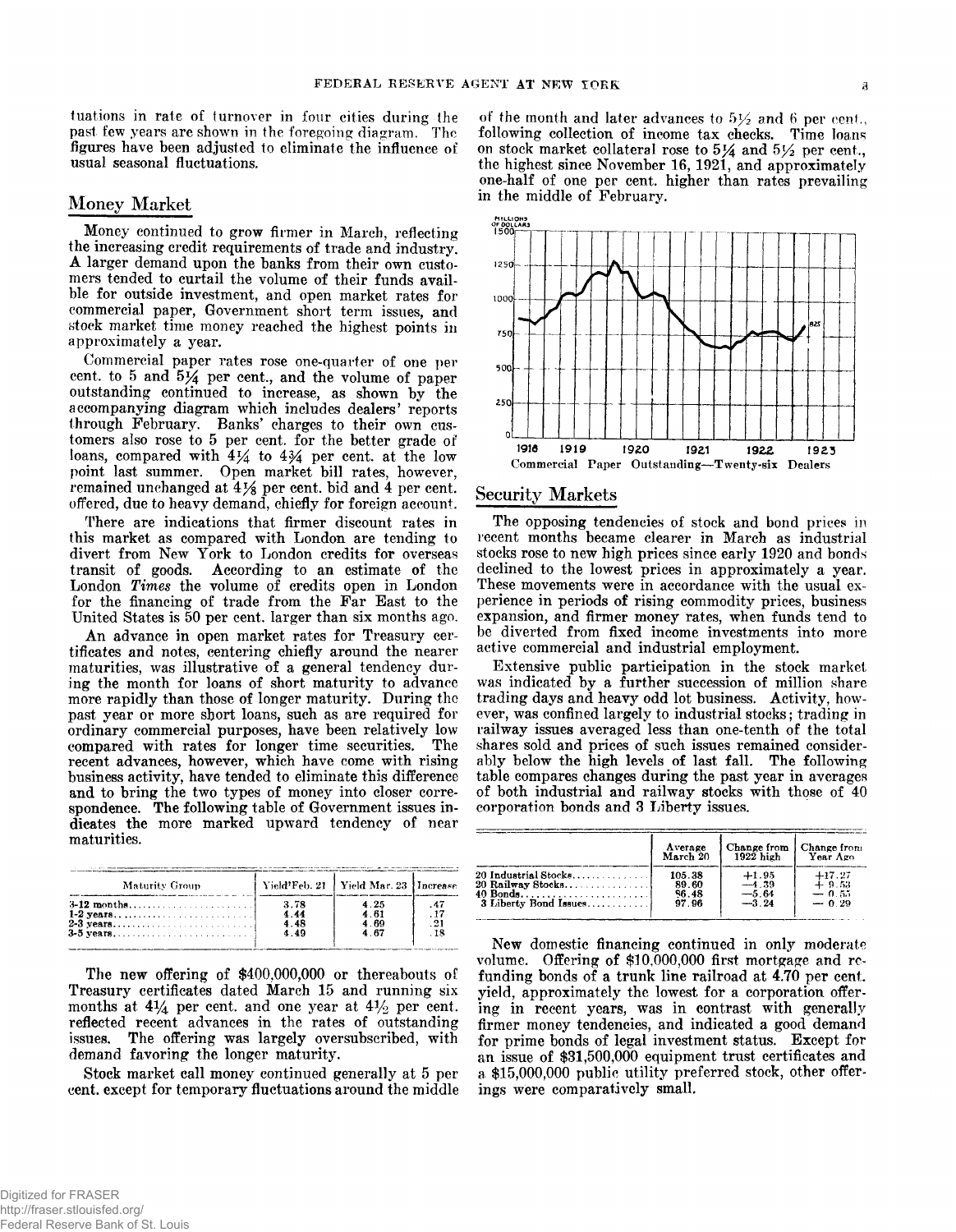### **Foreign Trade**

The value of February exports was \$310,000,000, about \$25,000,000 less than in January, but \$60,000,000 more than in February 1922, an increase which may be partly explained by the rise in prices.

December imports, according to recently announced figures, totaled \$297,000,000, about 25 per cent, larger than those of December 1921, and 67 per cent, larger than those of July 1921, when imports dropped to the lowest level of recent years. Total imports during 1922 were \$3,116,000,000 as compared with \$2,509 000,000 in 1921.

Our favorable balance of trade has been steadily reduced in the past three years in a manner corresponding closely with the reduction in the trade balance of Great Britain, with the distinction that there has been an excess of exports in this country and an excess of imports in Great Britain. The following table, in which the pound sterling has been converted into dollars at the average rates of exchange prevailing during each year, shows the annual exports, imports, and trade balances of the United States and Great Britain. The changes are further illustrated in the accompanying diagram.

**(In millions of dollars)**

|      |                | UNITED STATES |                          | <b>GREAT BRITAIN</b> |         |                          |  |  |
|------|----------------|---------------|--------------------------|----------------------|---------|--------------------------|--|--|
| Year | <b>Exports</b> | Imports       | <b>Excess</b><br>Exports | <b>Exports</b>       | Imports | <b>Excess</b><br>Imports |  |  |
| 1913 | \$2,484        | \$1,793       | 3.<br>691                | \$3,088              | \$3,739 | я<br>651                 |  |  |
| 1914 | 2,114          | 1,789         | 325                      | 2.592                | 3.431   | 839                      |  |  |
| 1915 | 3.555          | 1.779         | 1.776                    | 2.294                | 4,038   | 1,744                    |  |  |
| 1916 | 5,483          | 2,392         | 3.091                    | 2,873                | 4.513   | 1.640                    |  |  |
| 1917 | 6.234          | 2.952         | 3,282                    | 2,841                | 5,066   | 2,225                    |  |  |
| 1918 | 6.149          | 3.031         | 3.118                    | 2,531                | 6,258   | 3,727                    |  |  |
| 1919 | 7.920          | 3.904         | 4.016                    | 4,266                | 7,201   | 2,935                    |  |  |
| 1920 | 8,228          | 5,278         | 2.950                    | 5.692                | 7,064   | 1,372                    |  |  |
| 1921 | 4,485          | 2,509         | 1.976                    | 3,114                | 4,172   | 1.058                    |  |  |
| 1922 | 3,832          | 3.116         | 716                      | 3.647                | 4.442   | 795                      |  |  |



Balance of Trade in the United States and Great Britain **Each Year**

### **Foreign Exchange**

A sharp recovery in Belgian and French exchanges about the middle of the month was the leading feature<br>of the exchange market during March. Belgian the exchange market during March. Belgian francs rose approximately three-quarters of a cent to 6 cents, while French francs advanced from 6 to over  $6\frac{1}{2}$ cents. These were the highest levels since January, when the troop movement into the Ruhr began. Marks were steady at prices not far from the highest reached in the sudden rise of February.

Sterling late in February reacted somewhat from the high point of \$4.72 reached on the 21st, but thereafter held steady around \$4.69 to \$4.70.

Of interest in connection with the strength of sterling during the past year is an estimate in the annual number of the London *Economist* indicating a favorable British trade balance amounting to £62,000,000 when invisible as well as visible items are included. A negative balance of £63,000,000 was estimated for 1921, and a favorable balance of nearly £200,000,000 for 1913. As compared with 1913, the net income from investments abroad is estimated as about cut in half. Visible exports and imports are each about £200,000,000 larger than before the war. The complete tabulation, as given in the *Economist,* follows.

|  | (In Million £'s) |  |
|--|------------------|--|
|--|------------------|--|

| 1913                                                     | 1921                  | 1922                  |
|----------------------------------------------------------|-----------------------|-----------------------|
| 697                                                      | 882                   | 882                   |
| 200<br>94<br>Financial and insurance charges<br>30<br>20 | 100<br>80<br>50<br>20 | 100<br>94<br>40<br>20 |
| 1,041                                                    | 1.132                 | 1,136                 |
| 843<br>ō                                                 | 1.145<br>50           | 1,049<br>25           |
| 848                                                      | 1.195                 | 1.074                 |
| $+193$                                                   | $-63$                 | $+62$                 |
|                                                          |                       |                       |

### **Gold Movement**

February imports of gold amounted to \$8,383,000, as compared with \$32,820,000 in January. This is the smallest amount received in any month since February 1920, although only slightly less than in May last year. Gold exports were also small, amounting to less than \$1,400,000. The gold imports during both January and February came largely from Canada, England, and France.

### **Commodity Prices**

Recent price changes have been chiefly in those groups of commodities which have most nearly related to industrial expansion. There continues to be a strong upward tendency in the prices of many basic commodities, particularly metals, building materials, rubber, cotton, wool, and silk. But at the same time the prices of most farm products have remained stable, and the general level of prices, including prices of both finished and semi-finished products, as shown by the Department of Labor index, has remained practically unchanged for the past four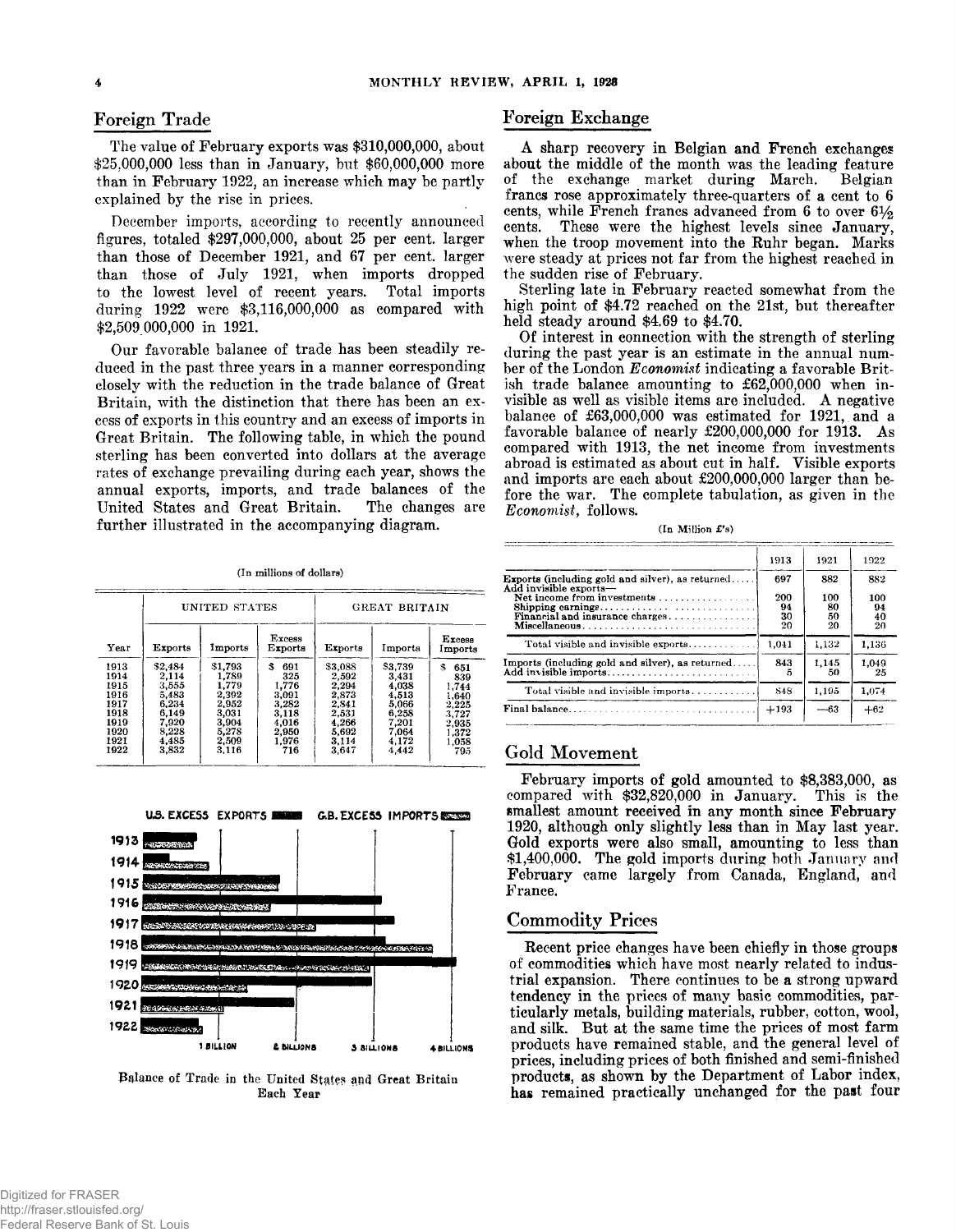months. The index number for February was only one point higher than that for January.

In these price changes is reflected the exceptional demand for certain products resulting from a heavy volume of building construction, and high rates of output in the automobile industry, and in the railroad equipment industries. In all three of these lines production was restricted during the war and post-war years and shortages apparently created. In certain other basic commodities, not particularly related to industrial production, shortages in the supply have been influential in causing price increases.

In the case of farm products there was stimulation of output during the war or post-war period, and there is in general no shortage of supply. The export demand for food products remains considerably larger than before the war, although somewhat less active now than in the year 1921.

The diverse movements of prices of different types of commodities are shown in the following table of commodity groups making up the Department of Labor index.

| Commodity Groups                                                                                                                                 | Latest<br>price<br>quotation                                | Per cent.<br>change from<br>Jan. 1923                              | Per cent.<br>change from<br>Aug. 1922                                                     |
|--------------------------------------------------------------------------------------------------------------------------------------------------|-------------------------------------------------------------|--------------------------------------------------------------------|-------------------------------------------------------------------------------------------|
| Metals<br>Miscellaneous<br>Cloths and Clothing<br>Chemicals and Drugs<br><b>Foods</b><br>House Furnishings<br>Farm Products<br>Fuel and Lighting | 139<br>192<br>126<br>199<br>132<br>141<br>184<br>142<br>212 | $+4.5$<br>$+2.1$<br>$+1.6$<br>$+1.5$<br>$+0.8$<br>$-0.7$<br>$-2.8$ | $+10.3$<br>$+11.6$<br>$+9.6$<br>$+9.9$<br>$+8.2$<br>$+2.2$<br>$+6.4$<br>$+8.4$<br>$-21.8$ |
|                                                                                                                                                  | 157                                                         | $+0.6$                                                             | 1.3                                                                                       |

The cost of living index compiled by the National Industrial Conference Board declined slightly during February. An advance in the price of clothing was offset by a slight decline in the price of food.

### **Wages and Employment**

A compilation by the National Industrial Conference Board of wage changes in a variety of industries throughout the United States shows 37 instances of increases in wages between February 15 and March 15, and only 1 wage decrease. Later in March, New England woolen manufacturers generally announced a wage increase of  $12\frac{1}{2}$  per cent, effective April 30, and cotton operatives were negotiating for increases.

The New York State Department of Labor reports that the number of workers employed in the manufacturing industries of New York increased over 1 per cent, in February due mainly to seasonal increases in most of the metal working and clothing trades, and in some of the food products industries. Current reports from New York City employment agencies indicate an increased demand for skilled and unskilled workers in factories and mercantile establishments. One large agency reported a decrease of 25 per cent, in the number of registrations as compared with last year, and a 10 per cent, increase in the number of jobs open. Increased orders have been placed for clerks and bookkeepers of the type

which were first released when the depression started. The Brooklyn Navy Yard has recently been able to obtain a sufficient number of skilled workers at 72 to 84 cents an hour, but has had difficulty in hiring 300 common laborers at 41 cents an hour.

### **Production of Basic Commodities**

The high rate of production in basic industries, established in January, was maintained in February, and the production index computed by the Federal Reserve Board, which placed January output 21 per cent, above the average for 1919, remained unchanged in February.

The following table shows recent changes in the individual production indices maintained by this bank. The figures are shown as percentages of computed normal production, taking into consideration the usual year to year growth and seasonal fluctuations.

**Estimated normal production = 100**

|                                                  | Low     |      | 1922 | 1923 |      |      |
|--------------------------------------------------|---------|------|------|------|------|------|
|                                                  | 1921-22 | Oct. | Nov. | Dec. | Jan. | Feb. |
| Anthracite coal                                  | $74+$   | 95.  | 99   | 103  | 108  | 112n |
| Bituminous coal                                  | 56†     | 75   | 81   | 85   | 83   | 81n  |
| Pig iron                                         | 30      | 85r  | 92r  | 102r | 102r | 103r |
| Zine*                                            | 29      | 75   | 75   | 80   | 81   | 74   |
| Tin deliveries                                   | 25      | 103  | 110  | 95   | 128  | 109  |
| Conner, U.S. mine                                | 15      | 84r  | `86r | 85r  | 94r  | 89p  |
| Wheat flour                                      | 75      | 112  | 111  | 93   | 93   | 109  |
| Sugar meltings, U.S. Ports                       | 55      | 108  | 147  | 136  | 115  | 121  |
| Meat slaughtered                                 | 77      | 97   | 98   | 94   | 104  |      |
| $\mathbf{Wood}$ pulp                             | 67      | 92   | 91   | 93   | 100  | .    |
| Paper, $total$ *                                 | 64      | 109  | 108  | 103  | 109  | .    |
| Cotton consumption                               | 64      | 95   | 106  | 95   | 103  | 108  |
| $\mathbf{W}$ ool consumption* $e$ .              | 55      | 131  | 140  | 129  | 138  | .    |
| Tobacco consumption                              | 77      | 88   | 94   | 87   | 96   | .    |
| $\mathbf{Cement.}\dots\dots\dots\dots\dots\dots$ | 86      | 127  | 137  | 136  | 157  | 159  |
|                                                  | 73      | 94   | 160  | 91   | 101p |      |

**\* Seasonal variation not allowed for. f Strike period not included.** *e* **Estimated data.**

*V* **Preliminary r Revised.**

### **Automobile Production**

Production of automobiles in the United States during February set a new high figure of over 11,000 cars per working day, and in spite of the shortness of the month the total number of cars produced was the largest in the history of the industry, with the single exception of June 1922.

The production of passenger cars and trucks is shown on page 6 for each month since January 1920. The figures used for 1920 and the first half of 1921 are partly estimated.

A feature of the past 12 months' production is the divergence between the output of passenger cars and trucks. Over 2,600,000 passenger cars were produced in the year ended February 1923 — an average of 217,000 per month or about 40 per cent, above the 1920 monthly average. On the other hand, the output of trucks was only 21,000 per month or 20 per cent, below the 1920 monthly average.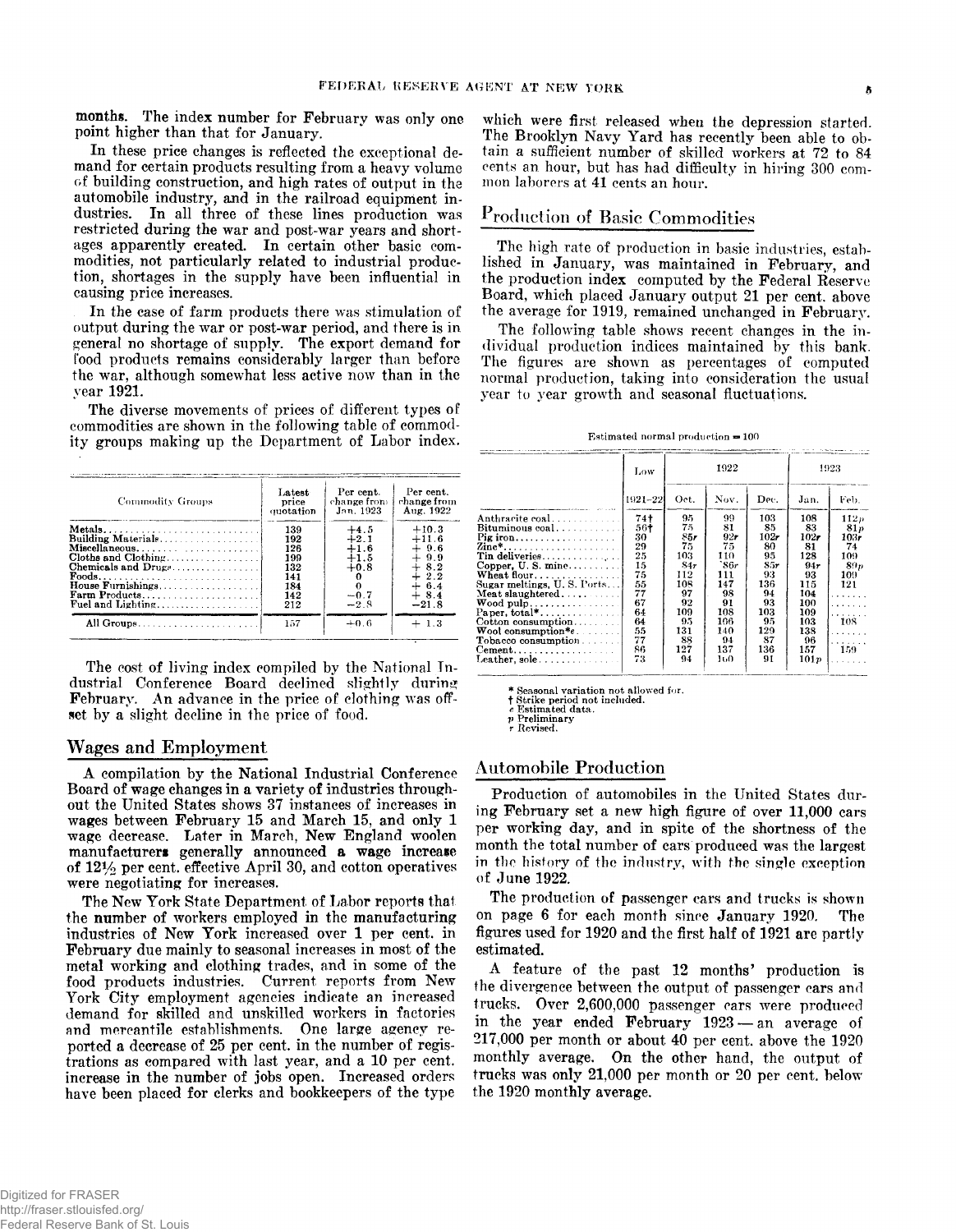

**Car Loadings Compared with Estimated Normal**

For the purpose of discovering the relationship of the present high rate of freight car loadings on American railways to the amount of traffic which may reasonably be expected in view of the growth of population and industry, this bank has made an analysis of the railroad traffic statistics of previous years to determine the normal rate of growth from year to year and the usual seasonal fluctuations. On the basis of this analysis an estimate has been made of the volume of freight traffic which may be thought of as normal or equal to the requirements of an average volume of business each month. The results of this analysis are presented in the two diagrams at the foot of this page. The diagram at the left shows average weekly loadings of cars with revenue freight during each month since the beginning of 1918. The diagram at the right shows these same figures expressed as percentages of an estimated normal when allowance has been made for year to year growth and the usual seasonal fluctuations.

The second diagram indicates a rapid increase in



freight movement since the conclusion of the coal strike last fall to a high point in February about 12 per cent, above estimated normal. The February figure is higher in relation to estimated normal than any of the monthly figures for 1920, and was exceeded only during 1918, when the movement of war supplies was at its height.

Even the heavy freight movement of recent weeks has not kept pace fully with the demand for facilities, and the total shortage of cars has increased from about 76,000 cars in the latter part of January to about 85,000 cars early in March. This increased shortage may be attributed to the spring movement of goods. There has continued to be some gain in the tons per loaded car and some continued reduction in the number of cars and locomotives awaiting repair.

### **Wholesale Trade**

Dollar sales in February by representative wholesale dealers in this district in ten commodity lines were 23 per cent, above those of February a year ago. With the single exception of stationery, sales in all lines were well above the sales of February 1921, and in clothing and drugs sales were above those of any previous February.

Detailed figures are shown in the following table. **FEBRUARY SALES**

**(In Percentages)**

| Commodity                                                          | 1919 | 1920 | 1921 | 1922 | 1923 |
|--------------------------------------------------------------------|------|------|------|------|------|
| Machine Tools                                                      | 636  | 720  | 294  | 100  | 435  |
| $Diamonds, \ldots, \ldots, \ldots, \ldots, \ldots, \ldots, \ldots$ | 381  | 309  | 104  | 100  | 247  |
|                                                                    | 195  | 264  | 103  | 100  | 150  |
|                                                                    | 103  | 124  | 96   | 100  | 135  |
|                                                                    | 126  | 121  | 80   | 100  | 173  |
|                                                                    | 89   | 125  | 106  | 100  | 110  |
|                                                                    | 152  | 170  | 125  | 100  | 134  |
|                                                                    | 71   | 131  | 99   | 100  | 118  |
|                                                                    | 118  | 132  | 106  | 100  | 117  |
|                                                                    | 132  | 243  | 112  | 100  | 114  |
|                                                                    | 92   | 105  | 83   | 100  | 114  |
| Stationery                                                         | 104  | 120  | 110  | 100  | 108  |
| $Total (weighted) \ldots \ldots \ldots \ldots$                     | 105  | 136  | 102  | 100  | 123  |

The diagram at the top of the next page shows the trend of sales since 1919. The heavy line shows the **PERCENT**



**Car loadings as percentages of estimated normal loadings, when allowance is made for usual seasonal fluctuation and year to year growth**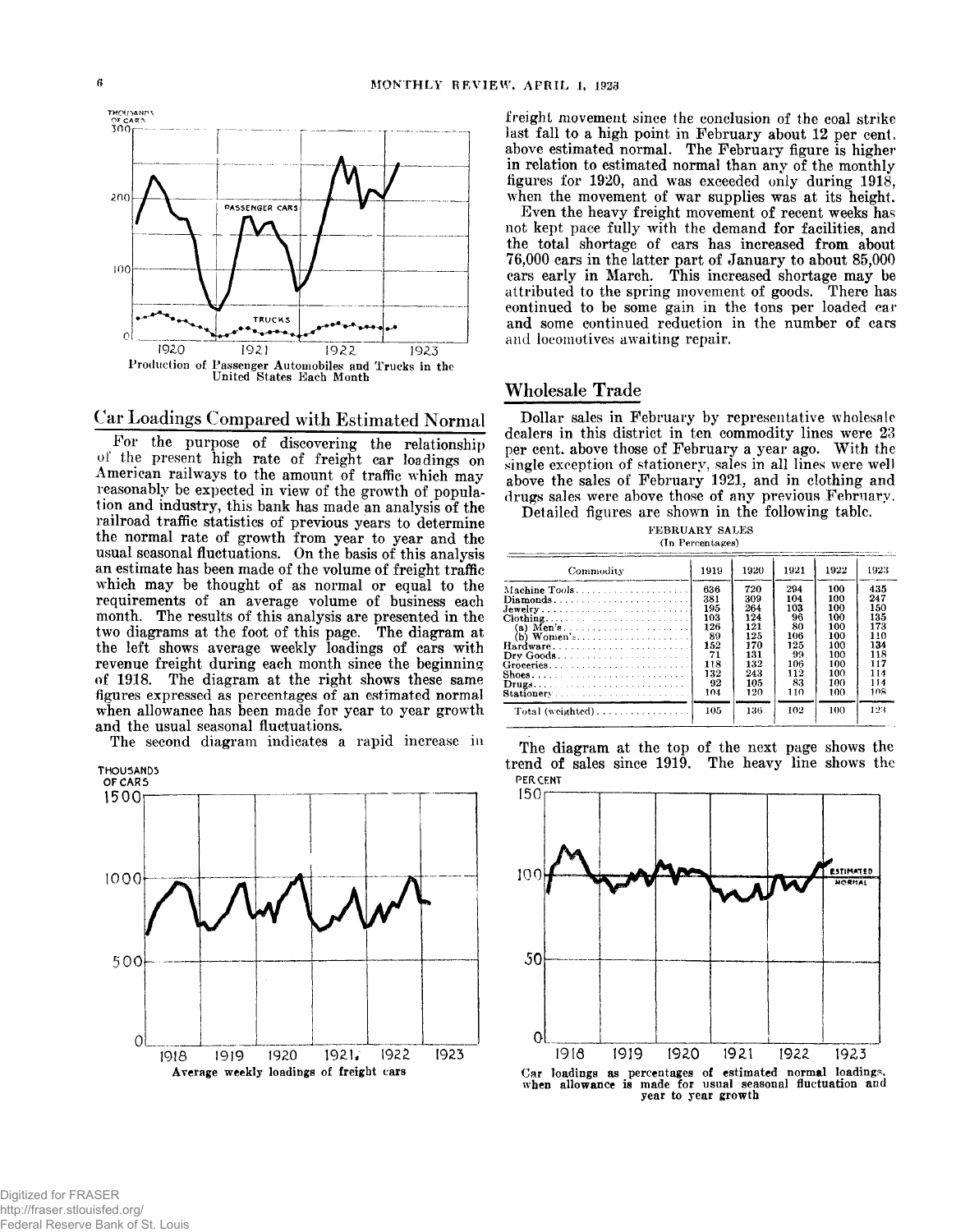

dollar sales in ten lines combined into a single index. Sales in each line of business have been weighted in accordance with their relative importance. The trend of prices in these lines computed from group price indices of the Department of Labor is also shown and the physical volume of goods sold has been estimated by dividing the dollar sales by the price index. Figures both for dollar sales and estimated volume of sales have been adjusted to eliminate the effect of usual seasonal influences.

### **Department Store Business**

Inclement weather during the past two months retarded the growth of department store business in this district. February sales were 2.8 per cent, above those of February a year ago as compared with a gain of nearly 10 per cent, in January. Sales during the first three weeks of March were also slow.

Even with sales somewhat retarded, stocks held by department stores, computed at the selling price, were in about the same ratio to sales as in February a year ago.

Mail order sales continue to show as large advances as occurred in recent months, and February sales were 40 per cent, above those of February 1922. Detailed figures are shown in the following table.

|                                                                                                  | FEBRUARY SALES<br>(In Percentages)     |                                              |                                               |                                               |                                             |                                        | (In Percentages)                              | STOCK ON HAND MAR. 1                      |                                               |                                            |
|--------------------------------------------------------------------------------------------------|----------------------------------------|----------------------------------------------|-----------------------------------------------|-----------------------------------------------|---------------------------------------------|----------------------------------------|-----------------------------------------------|-------------------------------------------|-----------------------------------------------|--------------------------------------------|
|                                                                                                  | 1919                                   | 1920                                         | 1921                                          | 1922                                          | 1923                                        | 1919                                   | 1920                                          | 1921                                      | 1922                                          | 1923                                       |
| All Dept. Stores<br>New York<br>$But$ falo<br>$Newark$<br>Rochester<br>$Syractive$<br>Bridgeport | 80<br>80<br>90<br>78<br>64<br>80<br>85 | 102<br>104<br>107<br>102<br>87<br>110<br>110 | 104<br>103<br>121<br>107<br>101<br>112<br>111 | 100<br>100<br>100<br>100<br>100<br>100<br>100 | 103<br>103<br>110<br>110<br>87<br>105<br>97 | 77<br>78<br>84<br>77<br>87<br>95<br>73 | 118<br>118<br>125<br>126<br>140<br>135<br>116 | 98<br>99<br>106<br>95<br>128<br>114<br>93 | 100<br>100<br>100<br>100<br>100<br>100<br>100 | 103<br>102<br>100<br>109<br>99<br>96<br>98 |
| Elsewhere in 2nd<br>$Distribt$<br>Apparel Stores<br>Mail Order Houses                            | 77<br>78<br>120                        | 89<br>94<br>206                              | 98<br>102<br>108                              | 100<br>100<br>100                             | 89<br>105<br>140                            | 76<br>61<br>大米                         | 98<br>104<br>素素                               | 85<br>89<br>素素                            | 100<br>100<br>水本                              | 99<br>109<br>出来                            |

A diagram at the top of this page shows the trend of department store sales in this district during the past four years, with figures adjusted to eliminate



Sales by Representative Department Stores in the Second<br>District, Retail Price Changes, and the Estimated Physical<br>Volume of Sales, when allowance is made for price changes.<br>All lines are adjusted for usual seasonal influe **average = 100 per cent.)**

fluctuations due to seasonal causes. In addition to the dollar sales there is shown the retail price (or cost of living) index computed by the National Industrial Conference Board. This index includes rent as well as other retail prices, but experiment has indicated that it corresponds more closely with the movement of average prices of articles sold by department stores than any other available index of prices.

The physical volume of sales has been estimated by dividing the dollar sales by the prices for each month. The increase in the estimated volume of department store business corresponds closely with the increase in the estimated volume of wholesale business, though the fluctuations are smaller. In both wholesale and retail trade there is a consistent and rapid growth in sales from year to year. In the case of retail sales the growth since 1919 has averaged about 7 per cent, a year. This growth is more rapid than the rate of growth of the population in the cities represented and appears to indicate an absorption by department stores of trade formerly handled by smaller concerns or else an increase in per capita purchasing power.

### **Chain Store Sales**

Influences retarding department stores sales in February were not reflected in sales of chain apparel stores, which were 25 per cent, larger than a year ago.

With the exception of cigar and shoe stores, February sales of all reporting chain store systems were larger than those of any previous February. Detailed figures are shown in the following table.

| TYPE OF                                                                            | NUMBER OF<br><b>STORES</b>                   |                                              | FEBRUARY NET SALES<br>(In Percentages) | Per cent.<br>change<br>in sales  |                                     |                                        |                                       |                                                                            |
|------------------------------------------------------------------------------------|----------------------------------------------|----------------------------------------------|----------------------------------------|----------------------------------|-------------------------------------|----------------------------------------|---------------------------------------|----------------------------------------------------------------------------|
| <b>STORE</b>                                                                       | Feb.<br>1922                                 | Feb.<br>1923                                 | 1919                                   | 1920                             | 1921                                | 1922                                   | 1923                                  | per store.<br>Feb. 1922<br>to Feb. 1923                                    |
| Apparel<br>$Group \ldots \ldots$<br>Ten Cent<br>$Draw \dots$<br>$Cigar$<br>$Sho$ e | 390<br>7.281<br>1,728<br>282<br>2,253<br>199 | 454<br>9.717<br>1,783<br>300<br>2.737<br>234 | 55<br>69<br>71<br>78<br>71<br>72       | 69<br>99<br>84<br>98<br>97<br>95 | 108<br>89<br>93<br>98<br>107<br>104 | 100<br>100<br>100<br>100<br>100<br>100 | 125<br>122<br>116<br>104<br>100<br>84 | $\div$<br>7.3<br>8.9<br>---<br>$\div$<br>12.8<br>1.9<br>$-17.4$<br>$-28.6$ |
| $Total$                                                                            | 12.133                                       | 15.225                                       | 70                                     | 92                               | 94                                  | 100                                    | 116                                   | 76                                                                         |